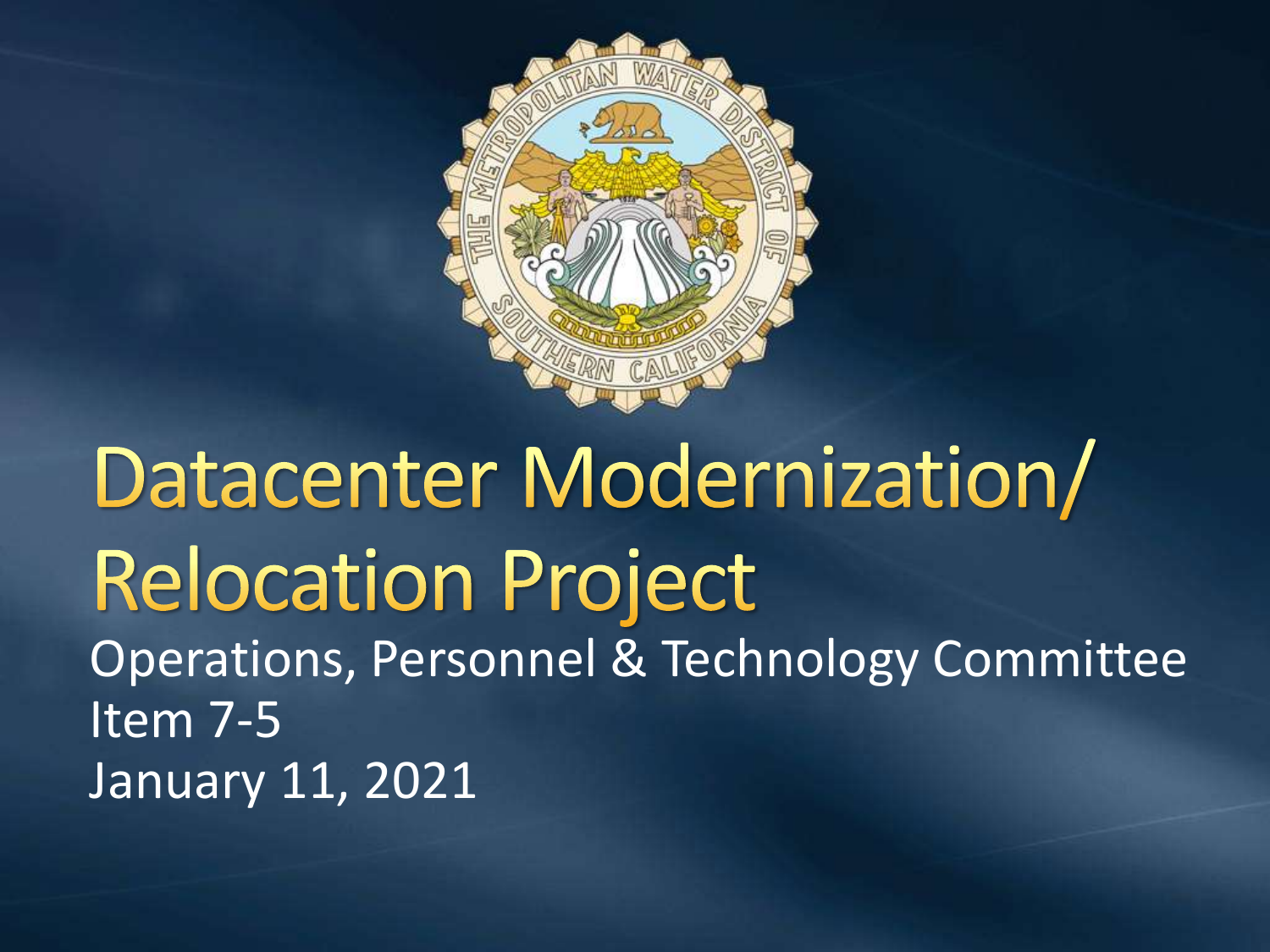# **Current Action**

**• Authorize an agreement with Switch Inc., in an** amount not-to-exceed \$1,062,284 for the lease space for the primary location and authorize an agreement with SHI International, Inc., in an amount not-to-exceed \$4,077,866 for the procurement of equipment for the primary location space for the Datacenter Modernization/Relocation project.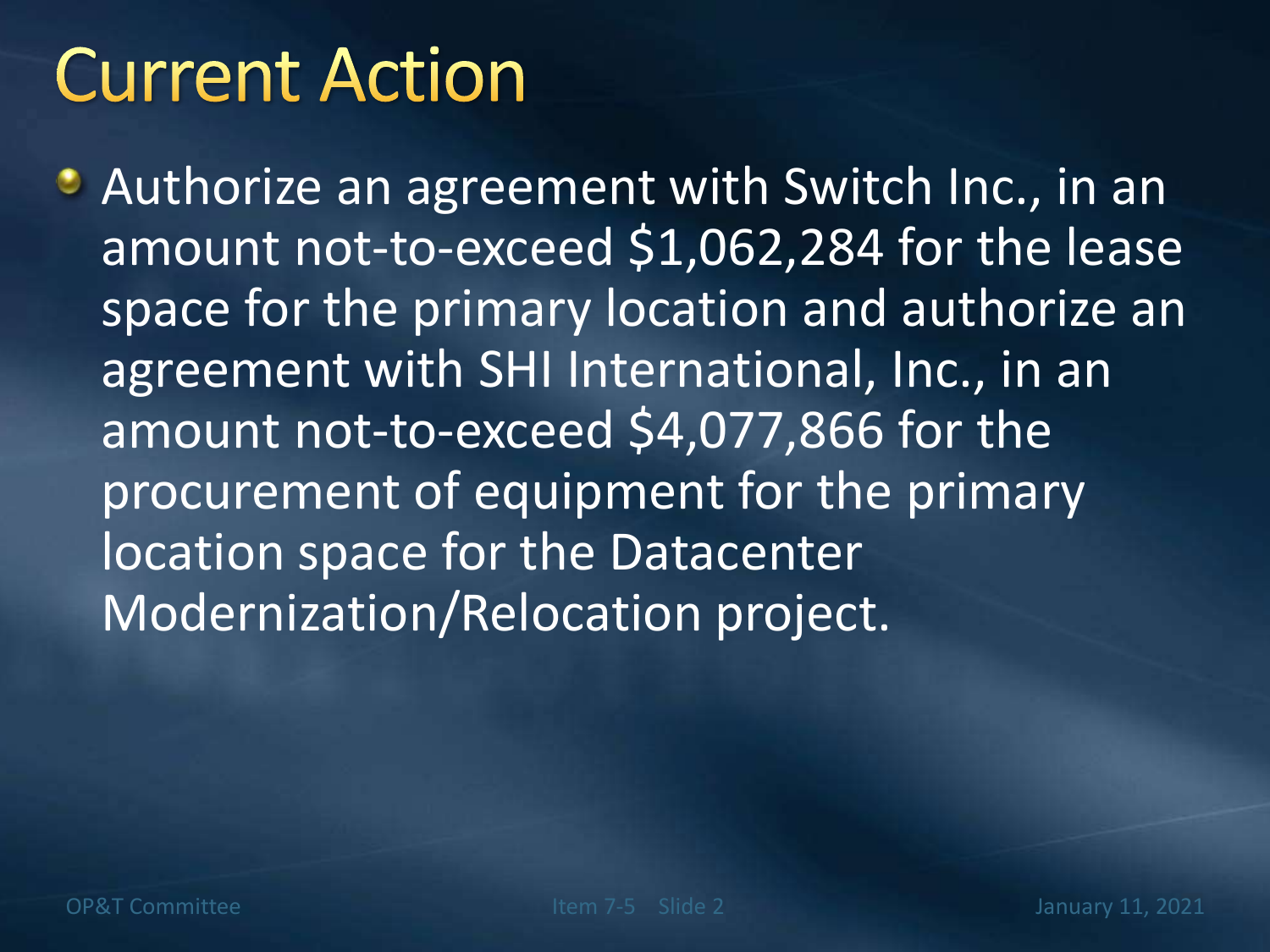# **Scope of Work**

**• Relocate MWD Primary and Backup enterprise** datacenters to qualified colocation datacenter service providers. Colocation strategy in-region and out-of-region will provide all necessary infrastructure and services to support current and future MWD needs.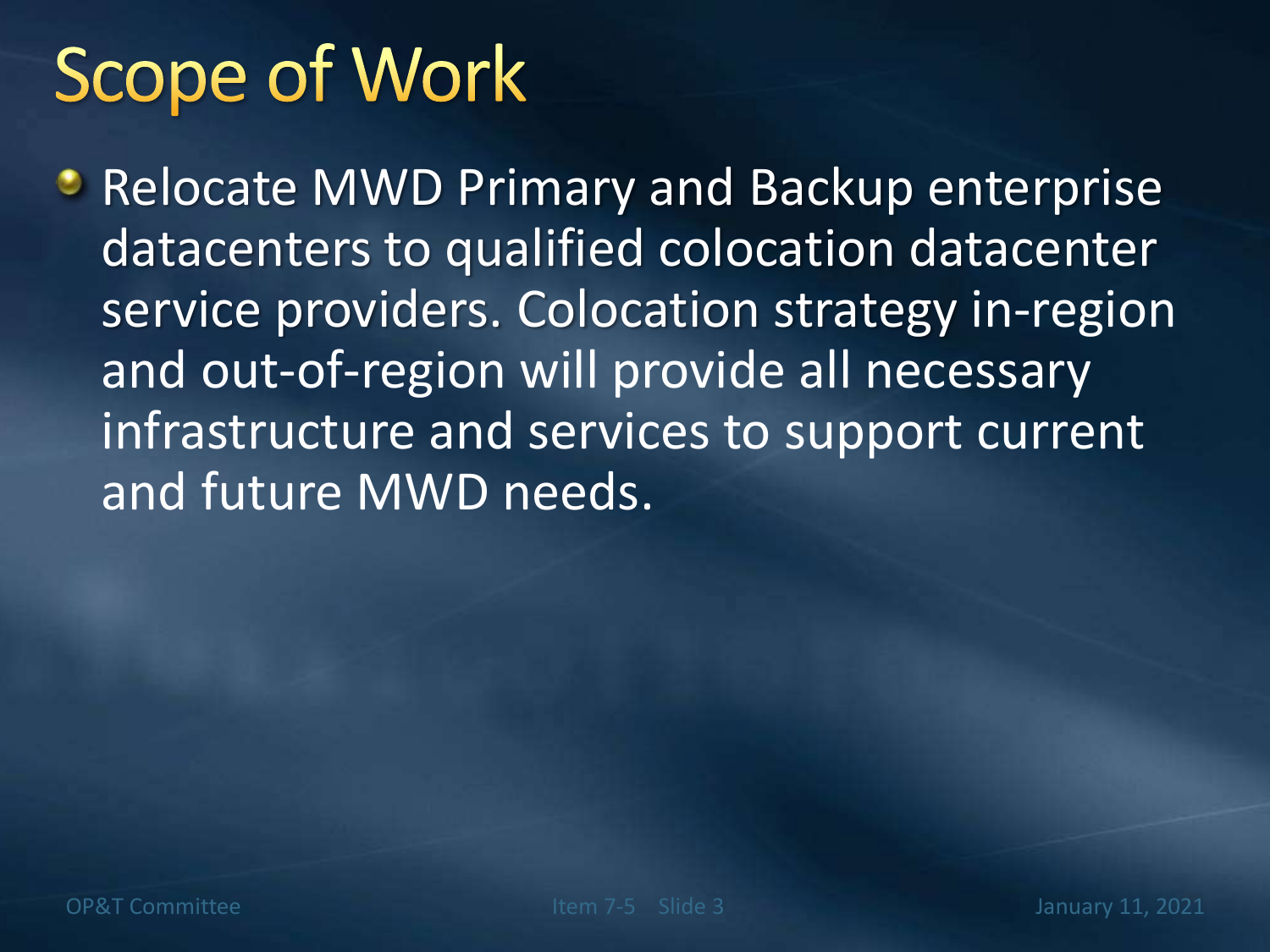## **Procurement Process**

- **Datacenter lease space for the Primary location** vendor selection process was done through RFP-1243 issued on March 11, 2020 with four (4) respondents.
- **Datacenter equipment vendor selection process** was done through RFB-RB-386839 issued on September 15, 2020 with seven (7) respondents.
- **Respondents evaluated by MWD with support** of subject matter experts.
- **•** Final selection based on price, services offered and equipment availability.

OP&T Committee Item 7-5 Slide 4 January 11, 2021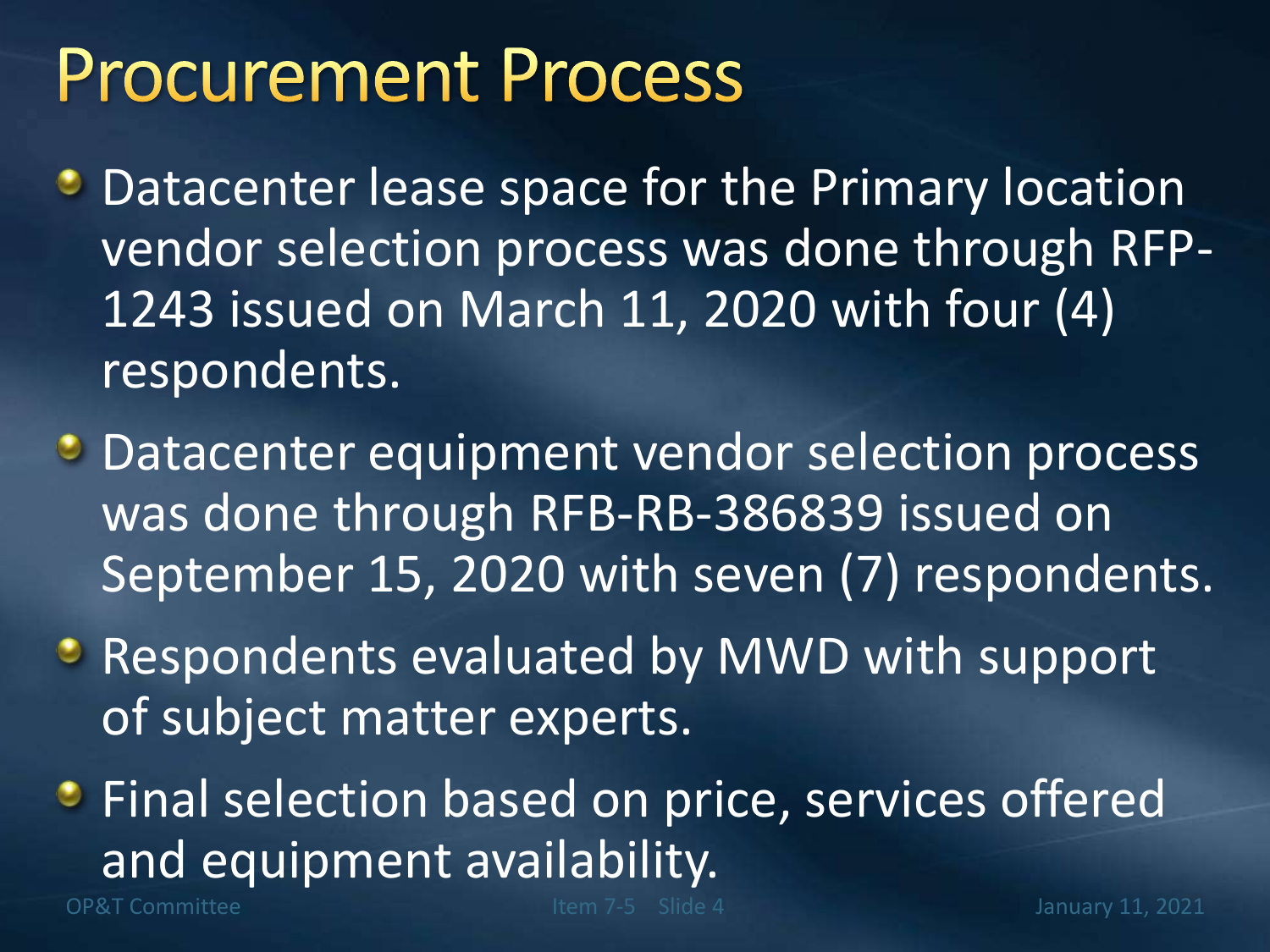# **Vendor Selection**

- **Switch was selected through RFP-1243 based on** site rating (level 4), price and services offered.
- SHI International, Inc. was selected through RFB-RB-386839 based on price and equipment availability.
- **Neither vendor selected is a SBE**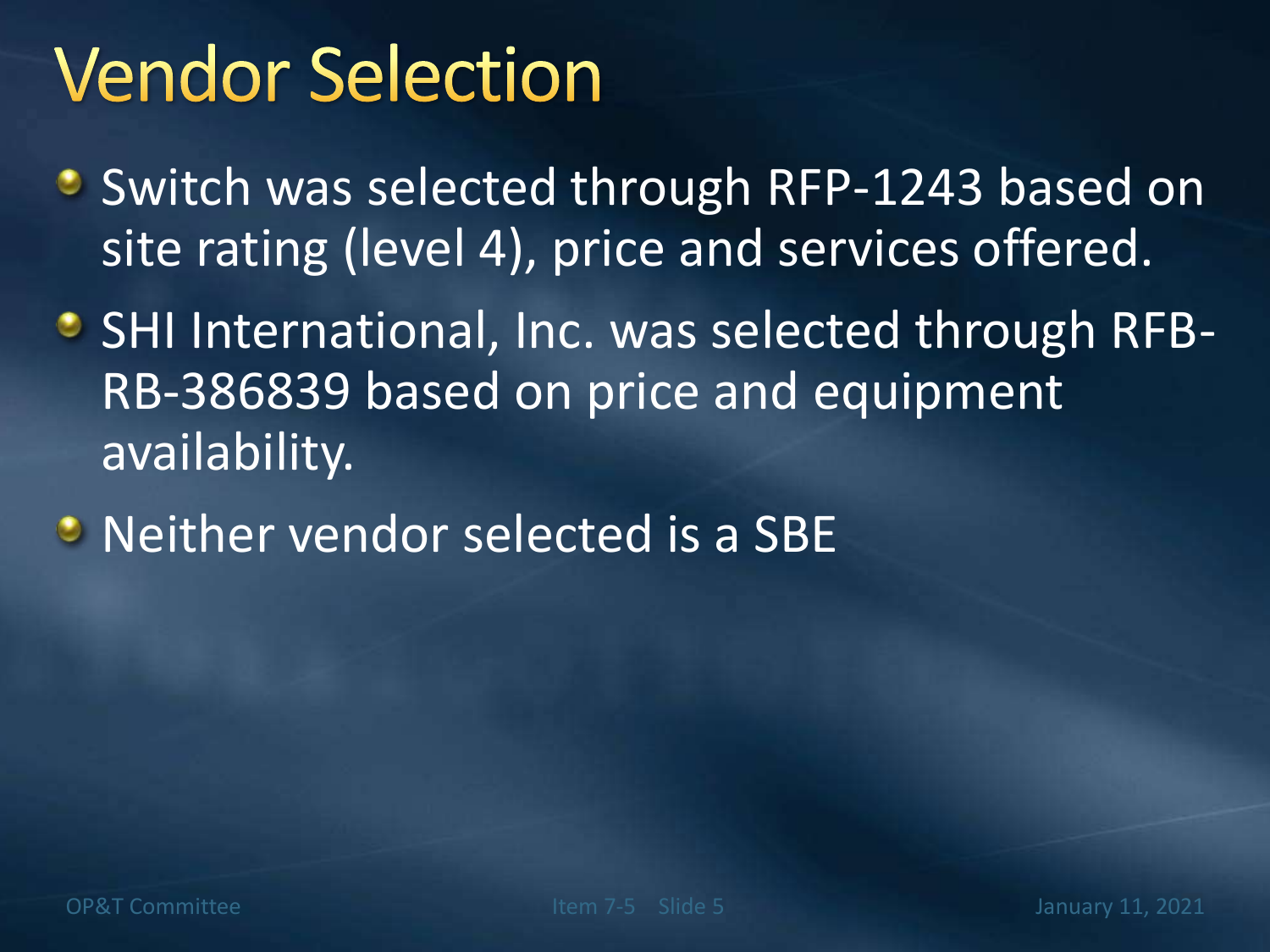# **Agreement Scope - Switch**



### **C** Lease of secured space

- **Tier 4 facility (Highest level)**
- Power redundancy (100% green)
- Redundant AC with temperature control
- Communications redundancy  $\bullet$
- 24/7 monitoring and reporting
- Remote hands service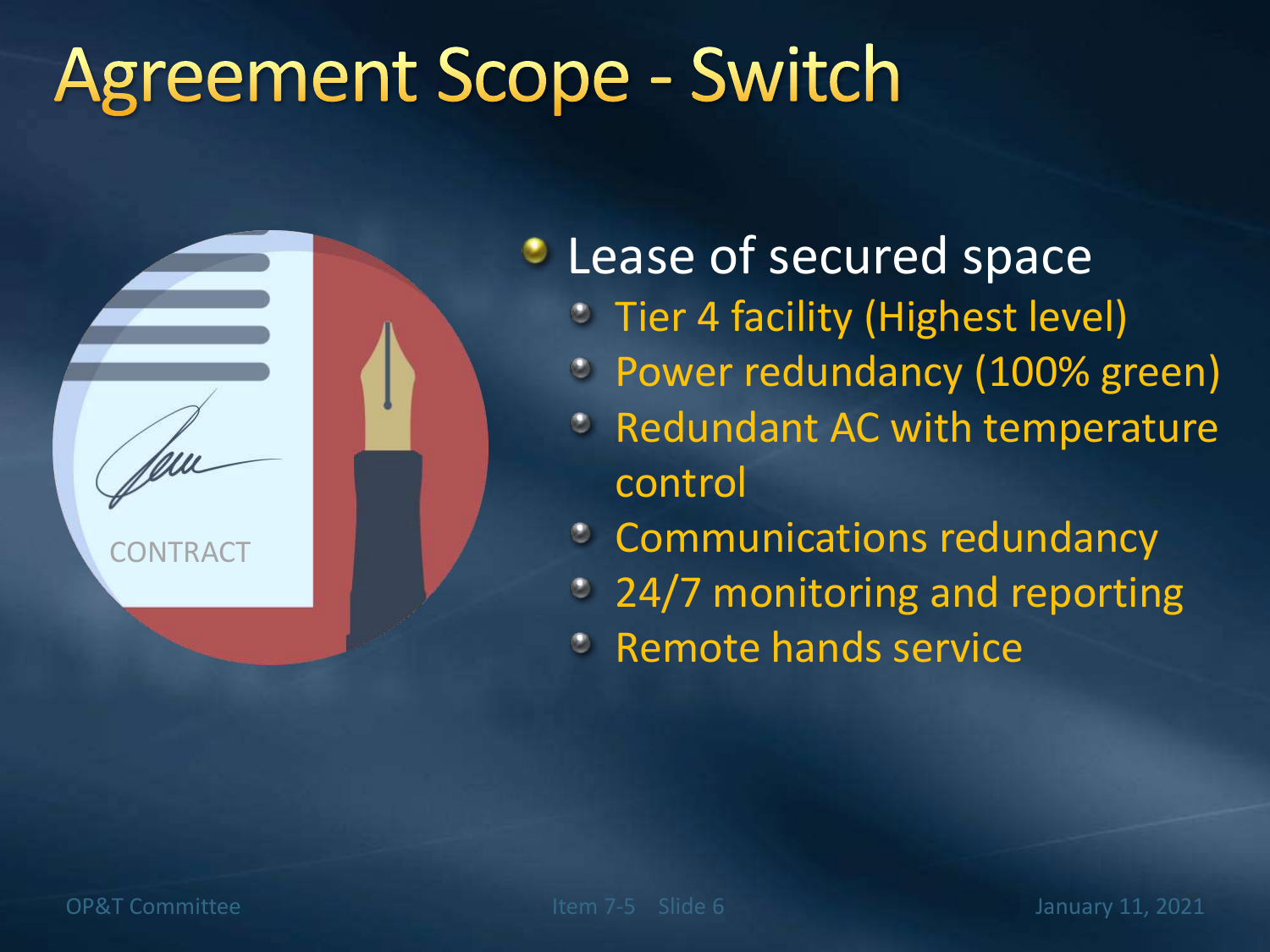# **Agreement Scope** SHI International, Inc.



Procurement of equipment

LAN & WAN

- **Servers and Storage**
- Physical Infrastructure
- **Coordination of equipment** delivery to designated locations
- **Coordination of partial deliveries** as required per schedule
- **All purchased equipment is under** respective manufacturers warranties
- No professional services included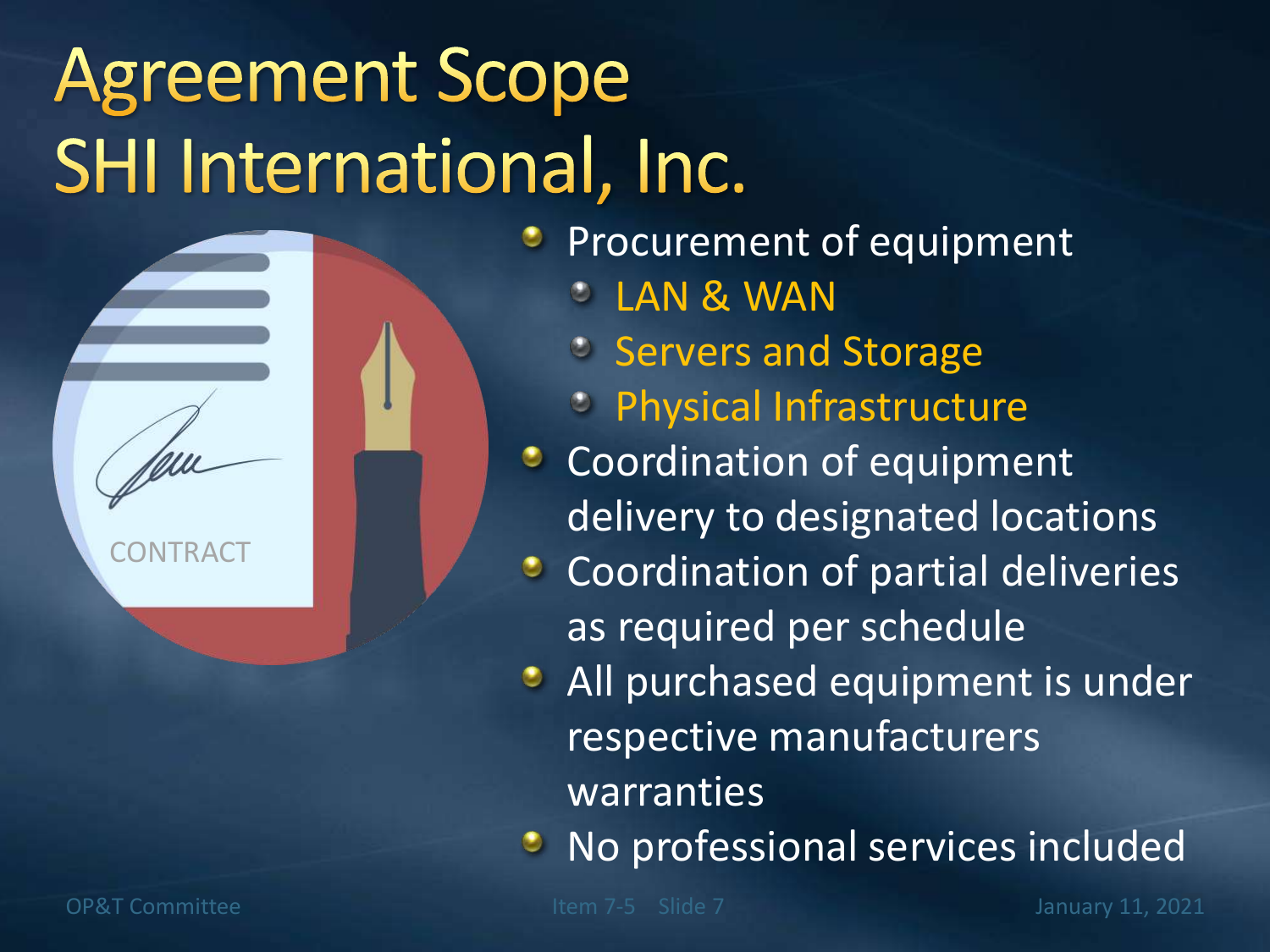# Project Cost Breakdown - Switch

| <b>Description</b>          | 1yr                   | <b>3yrs</b>                       |
|-----------------------------|-----------------------|-----------------------------------|
| Rent                        | $\frac{1}{2}$ 200,985 | $ \boldsymbol{\zeta} $<br>602,955 |
| Power                       | 74,692                | 224,076<br>$\bar{\bm{\zeta}}$     |
| <b>Remote Hands</b>         | 12,181                | 36,543                            |
| <b>Cross Connects</b>       | 5,579                 | <b>Ś</b><br>16,737                |
| One time costs              |                       | 90,638                            |
| (without Cabinets)          |                       |                                   |
| Contingency                 | 30,445                | 91,335                            |
| <b>Total Project Budget</b> | \$323,882             | $\vert$ \$1,062,284               |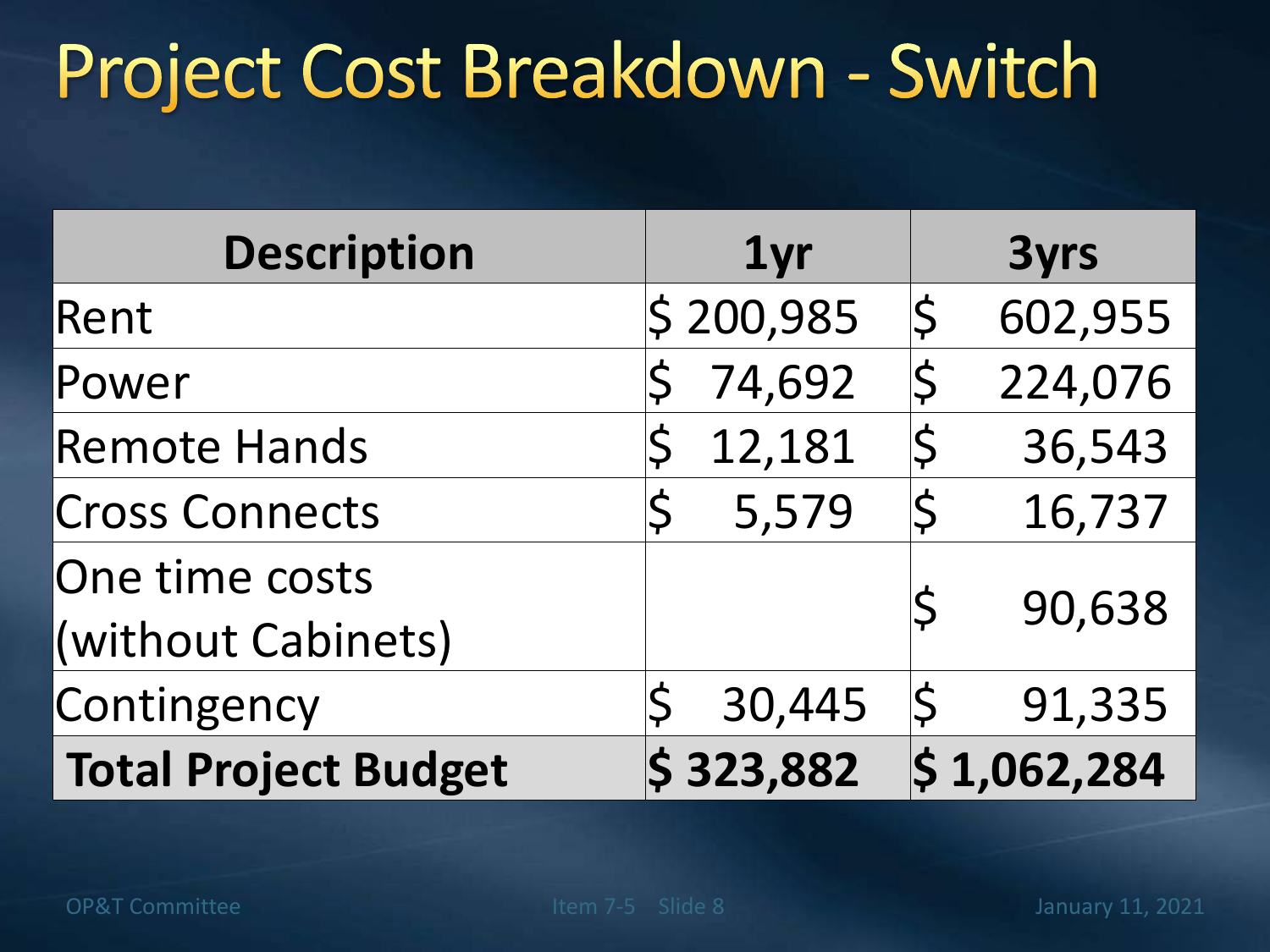# **Project Cost Breakdown** SHI International, Inc.

| <b>Description</b>           |                        |                        |         | Cost                    |
|------------------------------|------------------------|------------------------|---------|-------------------------|
| <b>Equipment Procurement</b> |                        |                        |         | $\frac{1}{5}$ 3,315,338 |
| <b>LAN Equipment</b>         |                        | $\frac{1}{2}$ ,094,062 |         |                         |
| <b>WAN Equipment</b>         |                        | $\frac{1}{2}$ ,723,976 |         |                         |
| <b>Server and Storage</b>    |                        |                        | 331,534 |                         |
| Physical Infrastructure      | $ \boldsymbol{\zeta} $ |                        | 165,766 |                         |
| Shipping & Estimated Tax     |                        |                        |         | 430,994                 |
| Contingency (10%)            |                        |                        |         | 331,534                 |
| <b>Total Project Budget</b>  |                        |                        |         | $\frac{1}{9}$ 4,077,866 |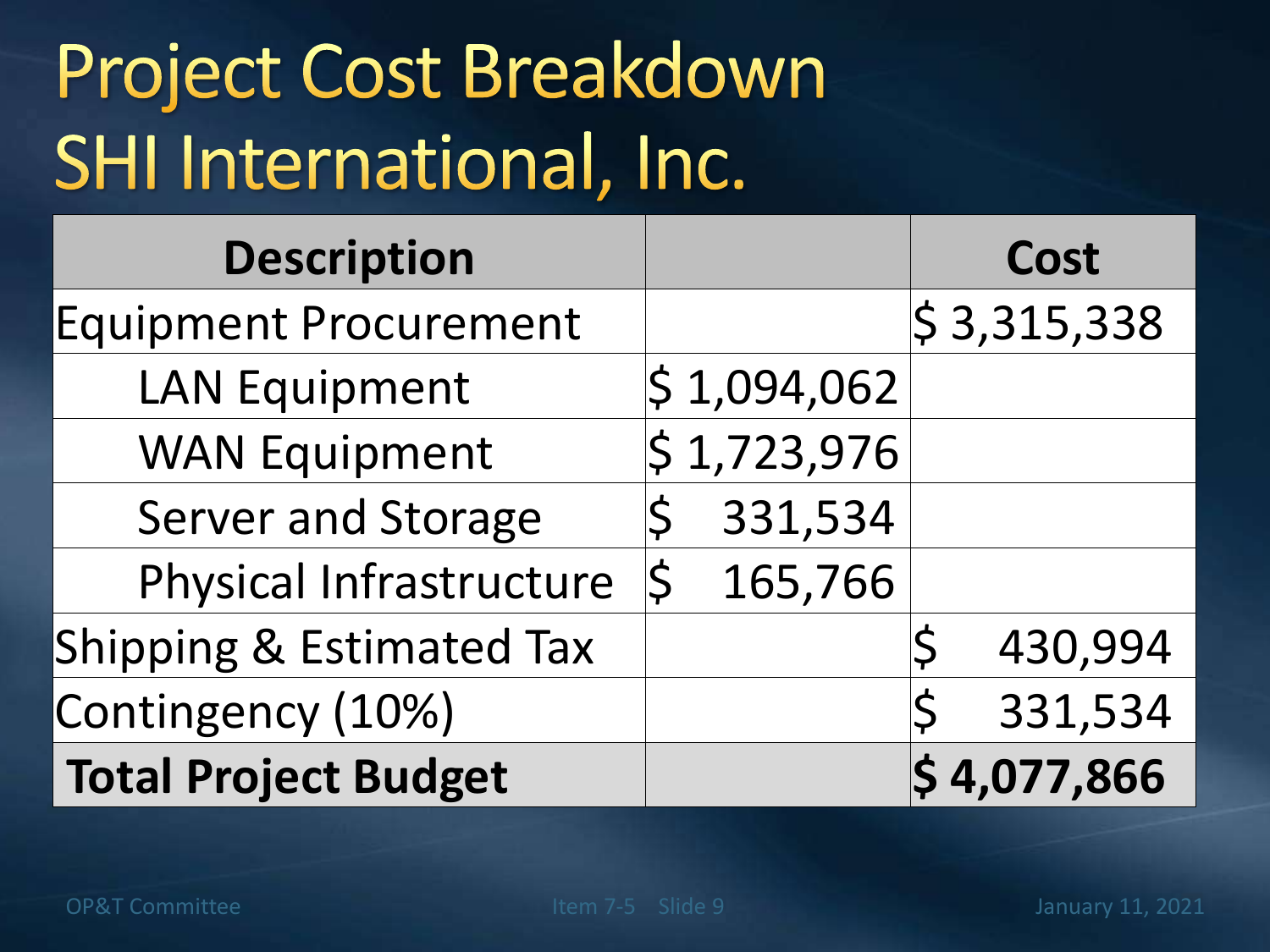# **Primary Datacenter Timeline**

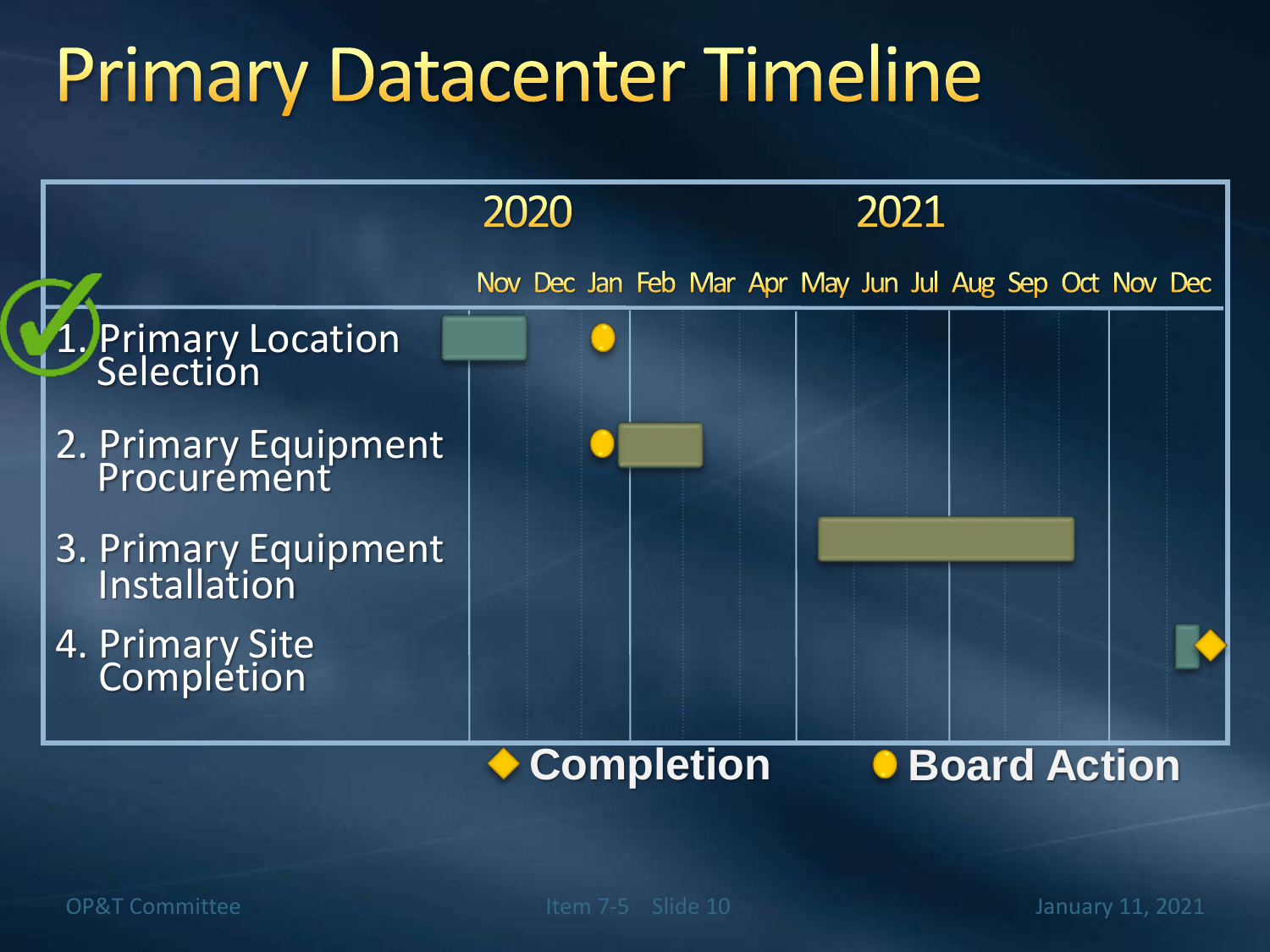# **Backup Datacenter Timeline**

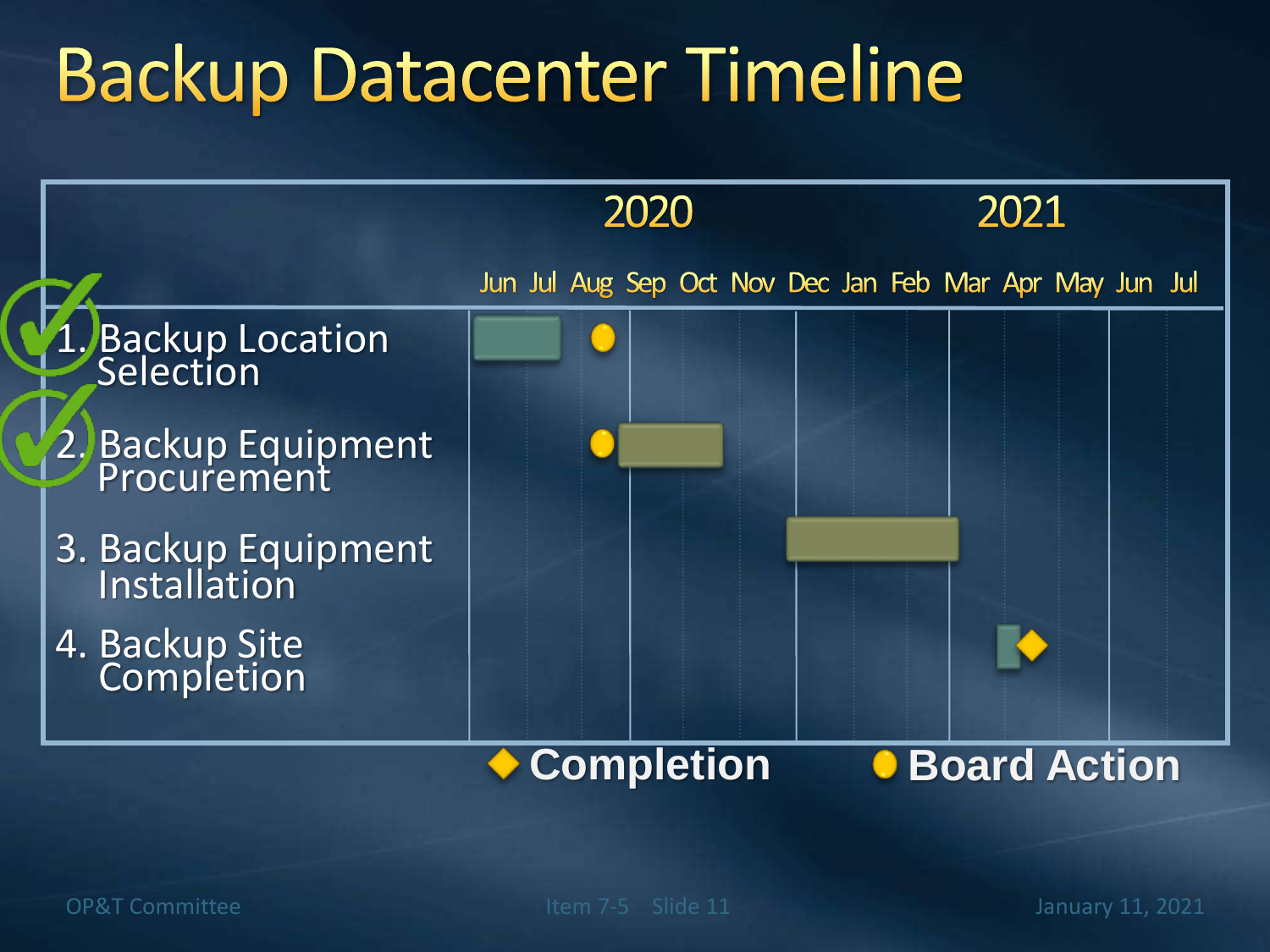# **Board Options**

#### Option #1 ٠

Authorize two agreements; one with Switch, Inc. in an amount not-to-exceed \$1,062,284 for the lease of space for the Primary location and one with SHI International, Inc. in an amount not-to-exceed \$4,077,866 for the procurement of equipment for the Primary location space for the Datacenter Modernization/Relocation project.

#### • Option #2

Take no action at this time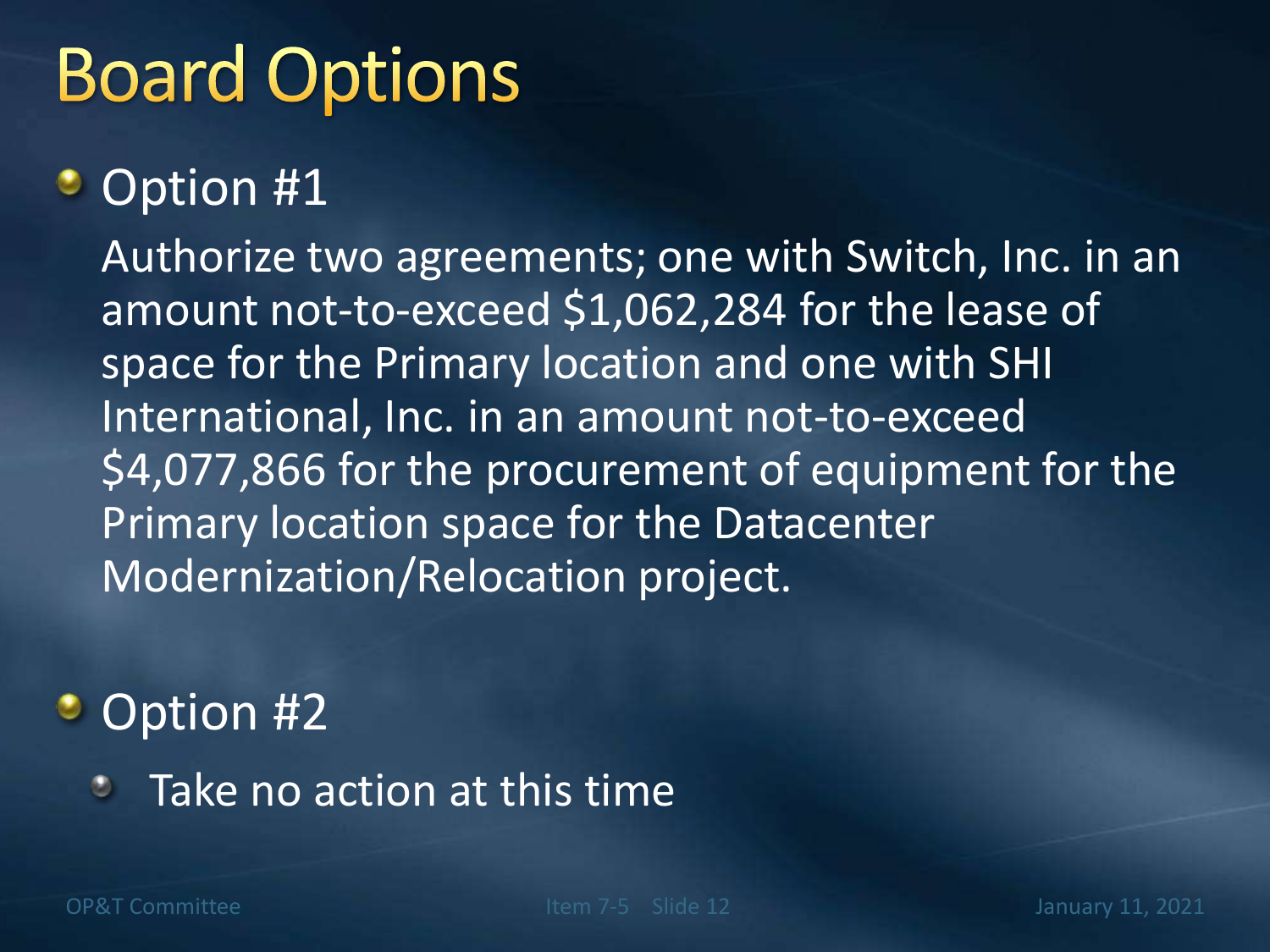# **Staff Recommendations**

#### Option #1۰